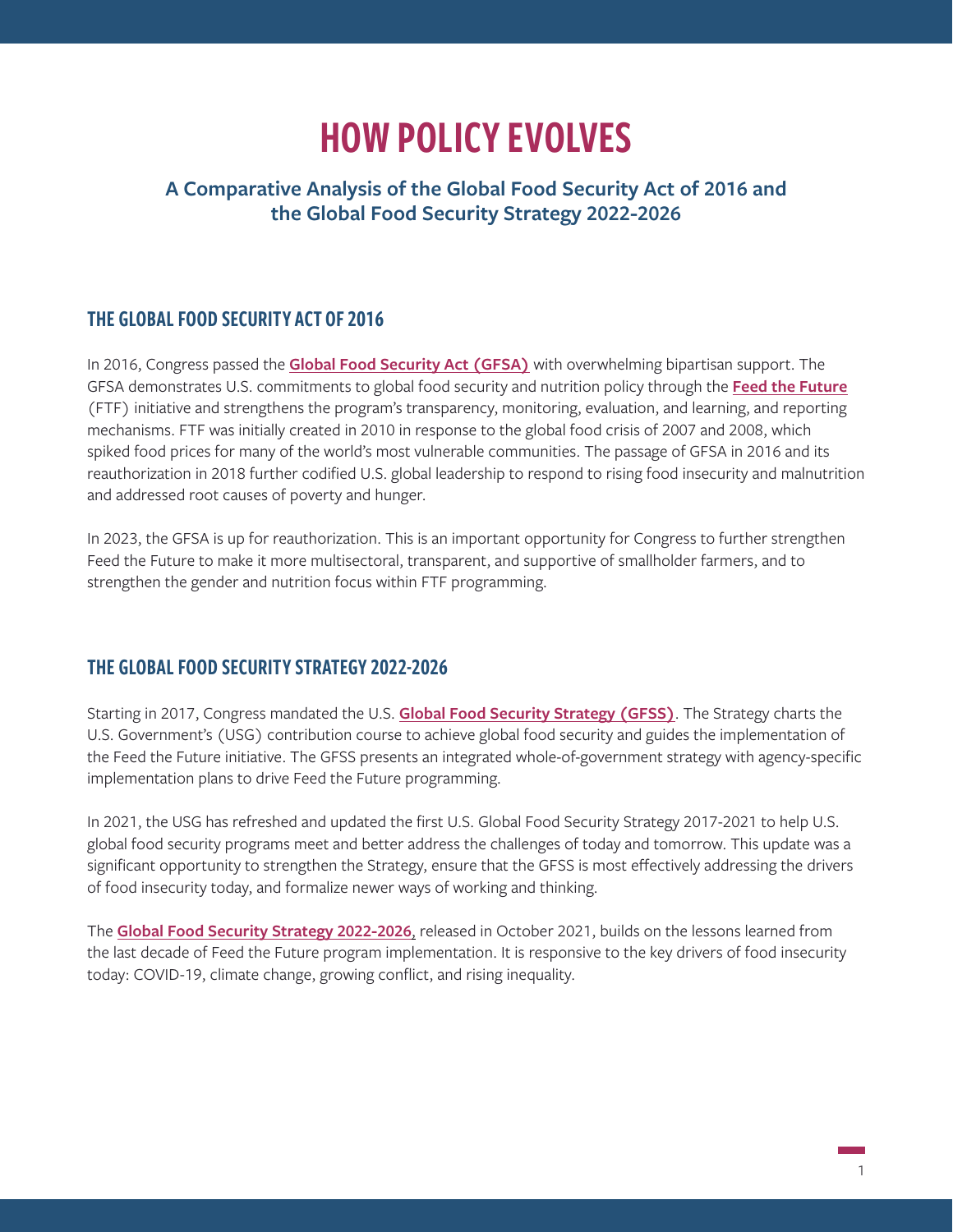#### HOW POLICY EVOLVES

As part of the development of the new GFSS, InterAction convened a series of consultations with local leaders, Feed the Future implementers, and NGO Members across our related policy working groups to understand the role of FTF programs in global food security efforts. Through these consultations, InterAction developed **[NGO](https://www.interaction.org/blog/ngo-recommendations-for-the-u-s-global-food-security-strategy-refresh/)  [recommendations for the GFSS](https://www.interaction.org/blog/ngo-recommendations-for-the-u-s-global-food-security-strategy-refresh/)** in June 2021.

The comparative analysis below uses these NGO recommendations to highlight six areas of enhanced language or policy in the new iteration of the GFSS (2022-2026). These six areas are not an exhaustive list of how the program and strategy have shifted to respond to changing contexts and learning. Nevertheless, the six areas below represent key areas of change and evolution in topics and language from the **[GFSA 2016](https://www.congress.gov/114/plaws/publ195/PLAW-114publ195.pdf)** to the **[GFSS \(2022-](https://www.usaid.gov/sites/default/files/documents/Global-Food-Security-Strategy-FY22-26_508C.pdf) [2026\)](https://www.usaid.gov/sites/default/files/documents/Global-Food-Security-Strategy-FY22-26_508C.pdf)** that are important to the InterAction community.

- 1. Specification of country selection and the targeting approach for FTF Programs
- 2. Increased focus on locally-led development, capacity building, and local ownership
- 3. Diversified partnerships and expanding research investments beyond innovation labs
- 4. Incorporation of climate change
- 5. Integration of conflict mitigation, peacebuilding, and social cohesion
- 6. Accountability: improving metrics and evaluation



#### SPECIFICATION OF COUNTRY SELECTION AND THE TARGETING APPROACH FOR FTF PROGRAMS

The GFSA identifies five criteria for Feed the Future target country selection, which the GFSS has significantly expanded upon. The updated targeting approach considers poverty, costs of not investing, climate change, and opportunity for regional economic integration in the

selection process. The Strategy does not mention a specific formula to determine the number of target countries selected for implementation, and it does not provide a distinction between target and aligned countries. USAID is currently conducting a target country expansion process and is expected to announce a new list of FTF target countries in March 2022.

| <b>Global Food</b><br><b>Security Act 2016</b>                                                                          | <b>Global Food Security</b><br><b>Strategy 2022-2026</b>                                      | <b>NGO Recommendations</b><br>for the GFSS 2022-2026                                                                                                     |
|-------------------------------------------------------------------------------------------------------------------------|-----------------------------------------------------------------------------------------------|----------------------------------------------------------------------------------------------------------------------------------------------------------|
| SELECTING TARGET COUNTRIES FOR FEED THE FUTURE PROGRAMS                                                                 |                                                                                               |                                                                                                                                                          |
| The GFSA listed five criteria for<br>identifying target countries:<br>"Potential for agriculture-led<br>economic growth | The GFSS added a sixth criterion:<br>Opportunities for regional<br>6.<br>economic integration | There is a key tension or<br>disconnect between the<br>prioritization of market-based<br>approaches and reaching the<br>most marginalized and vulnerable |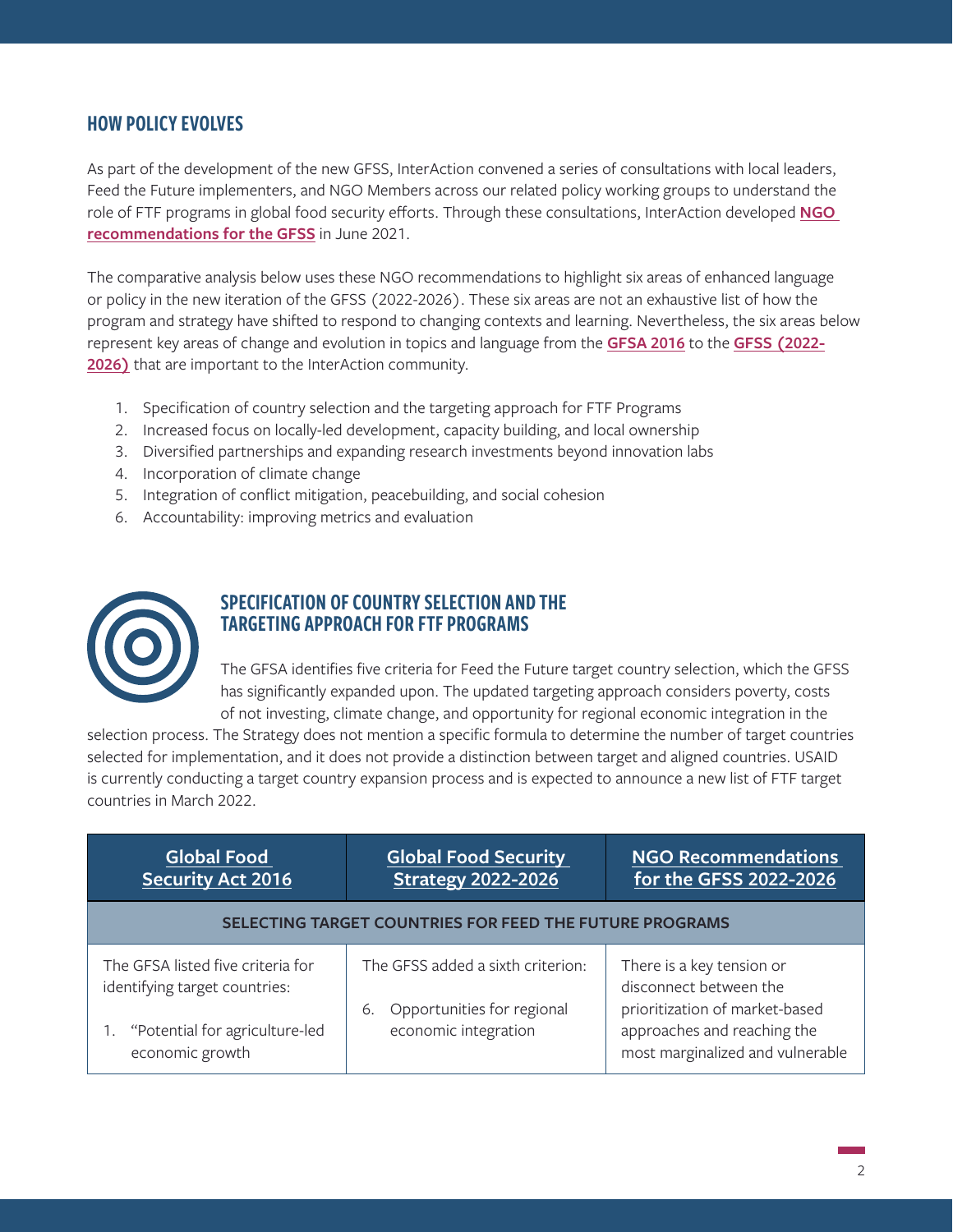- 2. Government commitment to agricultural investment and policy reform
- 3. Opportunities for partnerships and regional synergies
- 4. Level of need
- 5. Resource availability"
- (p. 3, Sec. 4.12)

## **[Global Food Security](https://www.usaid.gov/sites/default/files/documents/Global-Food-Security-Strategy-FY22-26_508C.pdf)  [Strategy 2022-2026](https://www.usaid.gov/sites/default/files/documents/Global-Food-Security-Strategy-FY22-26_508C.pdf)**

• "Focus on areas with opportunities to promote and strengthen regional trade and development corridors, integrate markets, accelerate regional growth, and increase urban/rural links within and across countries" (p. 64).

#### **[NGO Recommendations](https://www.interaction.org/wp-content/uploads/2021/06/InterAction-GFSS-R-Recommendations.pdf)  [for the GFSS 2022-2026](https://www.interaction.org/wp-content/uploads/2021/06/InterAction-GFSS-R-Recommendations.pdf)**

households. An ag-led growth strategy centered only on high yield producing farmers, for instance, shifts focus away from vulnerable households. The GFSS must adapt to better target places where markets still stubbornly refuse to "work for the poor" (p. 3).

| <b>IMPLEMENTING BEYOND THE SIX CRITERIA</b> |                                                                                                                                                                                                                                                                                                                                                                                                                                                                                                                                                                                                                                                                                                                                           |                                                                                                                                                                                                                                                                                                                                                                                                                                                                                                                                     |
|---------------------------------------------|-------------------------------------------------------------------------------------------------------------------------------------------------------------------------------------------------------------------------------------------------------------------------------------------------------------------------------------------------------------------------------------------------------------------------------------------------------------------------------------------------------------------------------------------------------------------------------------------------------------------------------------------------------------------------------------------------------------------------------------------|-------------------------------------------------------------------------------------------------------------------------------------------------------------------------------------------------------------------------------------------------------------------------------------------------------------------------------------------------------------------------------------------------------------------------------------------------------------------------------------------------------------------------------------|
| Not addressed                               | The GFSS explains that countries<br>which do not meet all six criteria<br>can still be eligible for selection.<br>These include:<br>Areas with the highest levels<br>of need, such as fragile<br>states.<br>Areas with weak government<br>commitment and<br>limited opportunities for<br>partnership.<br>Areas that present<br>opportunities to reach<br>populations living in highly<br>vulnerable contexts and put<br>them on a more sustainable<br>development path (p. 65).<br>Countries that receive<br>interagency funding-beyond<br>those that are selected as<br>target countries based on the<br>six criteria-represent FTF's<br>"broader spectrum of global<br>engagement across diplomatic,<br>trade, and development efforts" | "Sustainably expand the list of<br>FTF target countries to include<br>a larger and more diverse set<br>of countries  Initially, FTF<br>programs were focused in 19<br>countries.<br>However, in 2017, this number<br>was reduced to 12 countries<br>despite continued resourcing,<br>and 35 countries were designated<br>as aligned countries.<br>The number of target countries<br>should be re-evaluated and<br>increased, with thoughtful<br>and locally-led transitions in<br>programming to support this<br>expansion" (p. 9). |
|                                             | $(p.66)$ .                                                                                                                                                                                                                                                                                                                                                                                                                                                                                                                                                                                                                                                                                                                                |                                                                                                                                                                                                                                                                                                                                                                                                                                                                                                                                     |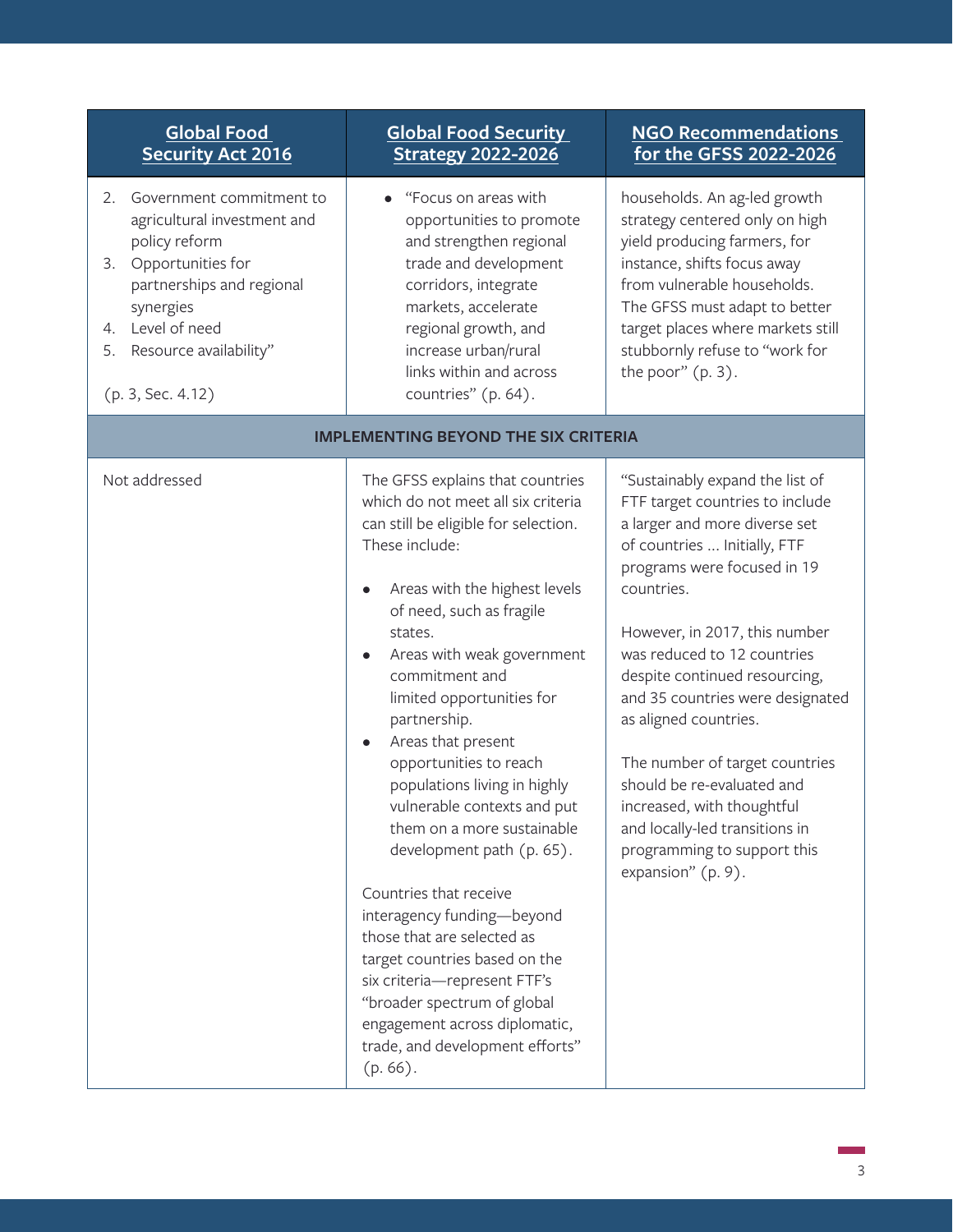### **[Global Food Security](https://www.usaid.gov/sites/default/files/documents/Global-Food-Security-Strategy-FY22-26_508C.pdf)  [Strategy 2022-2026](https://www.usaid.gov/sites/default/files/documents/Global-Food-Security-Strategy-FY22-26_508C.pdf)**

**MEASURING THE CRITERIA: SELECTION PROCESS**

#### **[NGO Recommendations](https://www.interaction.org/wp-content/uploads/2021/06/InterAction-GFSS-R-Recommendations.pdf)  [for the GFSS 2022-2026](https://www.interaction.org/wp-content/uploads/2021/06/InterAction-GFSS-R-Recommendations.pdf)**

| The GFSA identifies the need to<br>"establish clear and transparent<br>selection criteria for target<br>countries, communities, regions,<br>and intended beneficiaries of<br>assistance" (p. 4, Sec. 5.a.2). | The GFSS specifies the need to<br>use a range of "publicly available<br>and transparent quantitative<br>and qualitative data" to evaluate<br>the six selection criteria, which<br>can be broadly grouped into<br>the categories of "need" and<br>"opportunity for impact" (p. 66).<br>The level of need is an area<br>"where there are high levels<br>of food insecurity that are<br>marked by extreme poverty<br>and a high prevalence of<br>stunting and where the cost<br>of not investing may also be<br>great" (p. 64).<br>Includes evaluating the<br>$\circ$<br>impacts of accelerating<br>climate change on the<br>needs of a country.<br>Selected areas will be<br>$\bullet$<br>"periodically monitored"<br>to determine if a change is<br>necessary. | "Improve transparency and<br>coordination of FTF countries<br>with other related USAID Bureau<br>for Resilience and Food Security<br>(RFS) priority countries" (p. 9).<br>Including: Bangladesh,<br>Ethiopia, Ghana, Guatemala,<br>Honduras, Kenya, Mali,<br>Nepal, Niger, Nigeria,<br>Senegal, and Uganda.<br>Better articulate the difference<br>between target country and<br>aligned country (p. 9). |
|--------------------------------------------------------------------------------------------------------------------------------------------------------------------------------------------------------------|---------------------------------------------------------------------------------------------------------------------------------------------------------------------------------------------------------------------------------------------------------------------------------------------------------------------------------------------------------------------------------------------------------------------------------------------------------------------------------------------------------------------------------------------------------------------------------------------------------------------------------------------------------------------------------------------------------------------------------------------------------------|----------------------------------------------------------------------------------------------------------------------------------------------------------------------------------------------------------------------------------------------------------------------------------------------------------------------------------------------------------------------------------------------------------|
|--------------------------------------------------------------------------------------------------------------------------------------------------------------------------------------------------------------|---------------------------------------------------------------------------------------------------------------------------------------------------------------------------------------------------------------------------------------------------------------------------------------------------------------------------------------------------------------------------------------------------------------------------------------------------------------------------------------------------------------------------------------------------------------------------------------------------------------------------------------------------------------------------------------------------------------------------------------------------------------|----------------------------------------------------------------------------------------------------------------------------------------------------------------------------------------------------------------------------------------------------------------------------------------------------------------------------------------------------------------------------------------------------------|



#### INCREASED FOCUS ON LOCALLY-LED DEVELOPMENT, CAPACITY BUILDING, AND LOCAL OWNERSHIP

The GFSS expands upon the role of local entities in the development and implementation of its goals, whereas the GFSA only mentioned local actors as consultants and beneficiaries of the programs. The GFSS also more actively describes local entities as "partners" rather than

stakeholders and specifically uses terminology like "locally-led." The GFSS emphasizes the transition to strategies based on local ownership and capacity development, alignment with a country's development, and collaborative partnerships among development partners and local actors.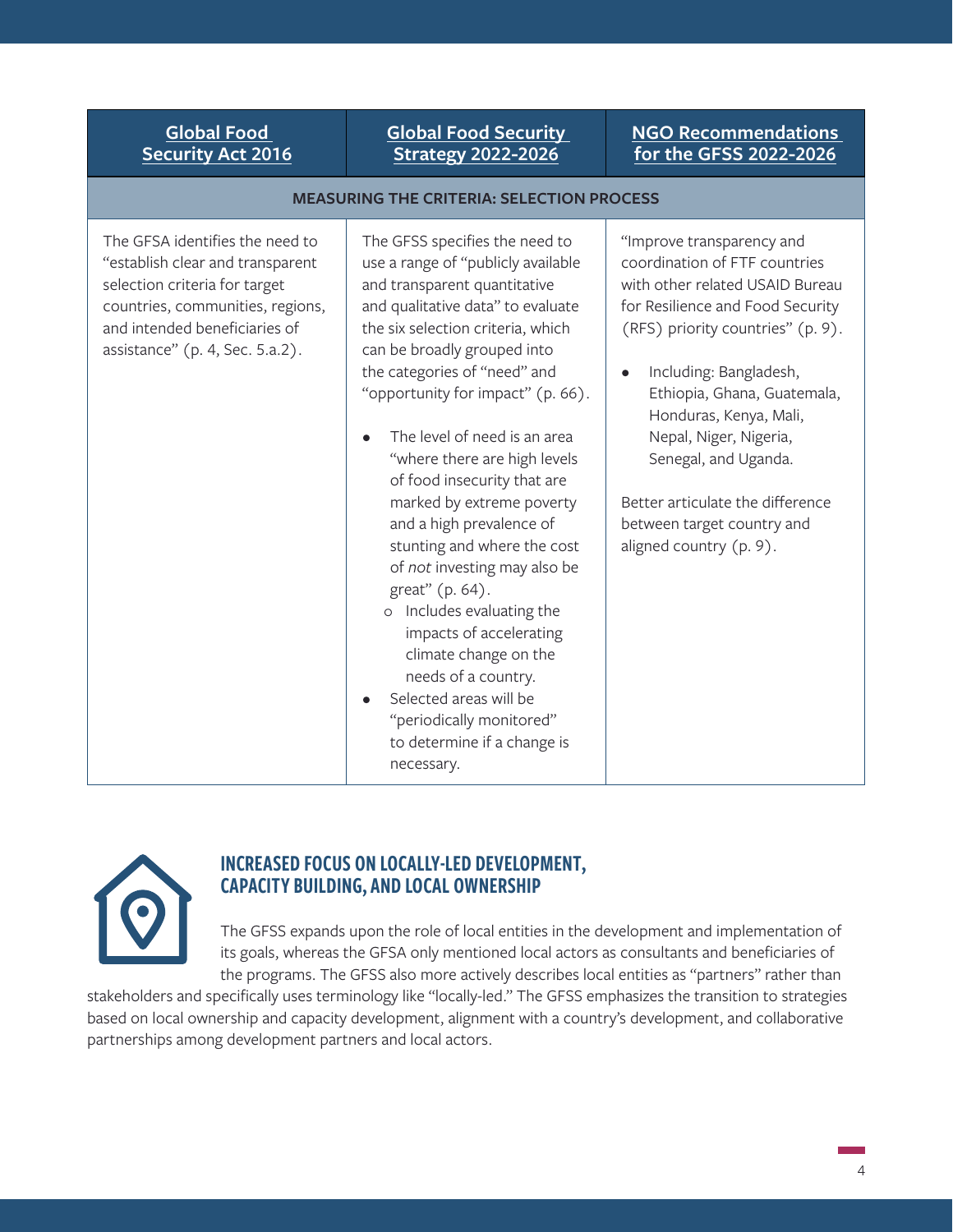### **[Global Food Security](https://www.usaid.gov/sites/default/files/documents/Global-Food-Security-Strategy-FY22-26_508C.pdf) [Strategy 2022-2026](https://www.usaid.gov/sites/default/files/documents/Global-Food-Security-Strategy-FY22-26_508C.pdf)**

#### **[NGO Recommendations](https://www.interaction.org/wp-content/uploads/2021/06/InterAction-GFSS-R-Recommendations.pdf)  [for the GFSS 2022-2026](https://www.interaction.org/wp-content/uploads/2021/06/InterAction-GFSS-R-Recommendations.pdf)**

#### **ECONOMIC SUSTAINABILITY IN LOCAL MARKETS**

The GFSA states that FTF programs, activities, and initiatives should "Increase the productivity, incomes, and livelihoods of small-scale producers, especially women, by working across agricultural chains, enhancing local capacity to manage agricultural resources effectively and expanding producer access to local and international markets..." (p. 2, Sec. 3.a. 3).

The GFSS discusses action items for transitioning local actors and reducing the need for humanitarian aid:

- "Empower individuals and their communities in the design, implementation, execution, and ownership of development activities" (p. 66).
- "Working with our humanitarian assistance partners, we will also continue to identify local systems-level structures, platforms, and targeting mechanisms that can be used to ensure we reach people who are vulnerable to shocks and stresses with the right assistance package" (p. 67).

Encourage food producers to utilize local, community-based markets and allow private sector investors to promote and prioritize the use of external global value chain markets (p. 4).

Promote locally appropriate and nutritional crop cultivation to expand agriculture initiatives beyond ag-led growth and improve the balance between local food production, diet availability, and export or cash crop production (p. 4).

#### **CENTERING LOCAL EXPERTISE & PRIORITIES IN PROGRAM DESIGN, IMPLEMENTATION, AND EVALUATION**

The GFSA states that the USG should "Facilitate communication and collaboration, as appropriate, among local stakeholders in support of a multisectoral approach to food and nutrition security..." (p.5, Sec. 5.7) and "Seek to ensure that target countries and communities respect and promote land tenure rights of local communities, particularly those of women and small-scale producers" (p. 5, Sec.5.15).

The GFSS places emphasis on creating sustainable partnerships and fostering inclusive dialogue and mutual accountability with local actors, specifically with:

- Marginalized populations (p. 66)
- Indigenous peoples (p. 66)
- And women (p. 67)

A partner is considered a local entity if it meets the following criteria (p. 67).

Increase collaboration with a diverse group of domestic and international stakeholders to ensure initiatives and programs are context-specific and locally appropriate (p. 10).

There needs to be more multisectoral collaboration across host country governments, local producer organizations, and extension agencies, where those services exist and are capable of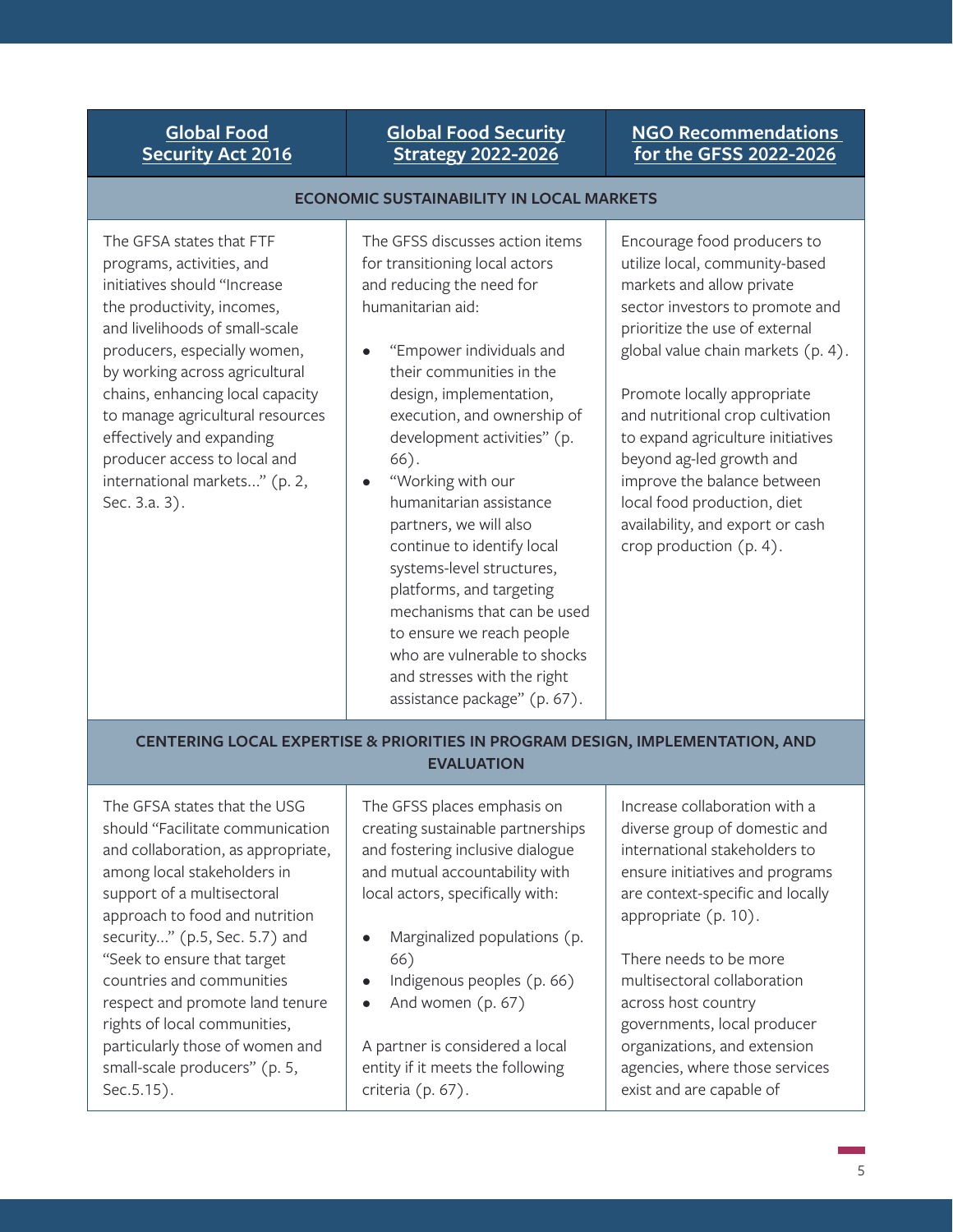Three of nine Key Stakeholders mention "local" as a description. Key Stakeholders are described as "actors engaged in efforts to advance global food security programs and objectives" (p. 3, Sec.4). The three are:

- 1. National and local governments in target countries
- 2. International, regional, and local financial institutions
- 3. International, regional, and local private voluntary, nongovernmental, faithbased, and civil society organizations

# **[Global Food Security](https://www.usaid.gov/sites/default/files/documents/Global-Food-Security-Strategy-FY22-26_508C.pdf) [Strategy 2022-2026](https://www.usaid.gov/sites/default/files/documents/Global-Food-Security-Strategy-FY22-26_508C.pdf)**

- 1. It is legally organized under the laws of a country that is receiving assistance from the USG.
- 2. It has its principal place of business or operations in a country receiving assistance from the USG.
- 3. It is majority-owned by individuals who are citizens or lawful permanent residents of a country receiving assistance from the USG.
- 4. It is managed by a governing body, the majority of whom are citizens or lawful permanent residents of the country receiving assistance from the USG.

## **[NGO Recommendations](https://www.interaction.org/wp-content/uploads/2021/06/InterAction-GFSS-R-Recommendations.pdf)  [for the GFSS 2022-2026](https://www.interaction.org/wp-content/uploads/2021/06/InterAction-GFSS-R-Recommendations.pdf)**

partnership. This can improve the sustainability of impact on communities and address root causes of food insecurity in a context-specific manner (p. 12).



## DIVERSIFIED PARTNERSHIPS AND EXPANDING RESEARCH INVESTMENTS BEYOND INNOVATION LABS

The GFSA included partnerships with various institutions and organizations but received criticism for not being as locally inclusive as possible. As a result, the GFSS 2022-2026 has adapted its partnership guidelines to promote diverse inclusion and emphasize local ownership

in Feed the Future implementation. Additionally, the GFSS 2022-2026 focuses explicitly on including Minority Serving Institutions (MSI) and expanding research beyond innovation labs toward collaborative global agriculture research systems.

| <b>Global Food</b>                                                       | <b>Global Food Security</b>     | NGO Recommendations             |  |
|--------------------------------------------------------------------------|---------------------------------|---------------------------------|--|
| Security Act 2016                                                        | <b>Strategy 2022-2026</b>       | for the GFSS 2022-2026          |  |
| DIVERSIFICATION AND BUILDING THE CAPACITY OF LOCAL RESEARCH PARTNERSHIPS |                                 |                                 |  |
| The GFSA listed the following                                            | In addition to the GFSA         | Agriculture research and        |  |
| partnerships:                                                            | partnerships, the GFSS included | innovation need to partner with |  |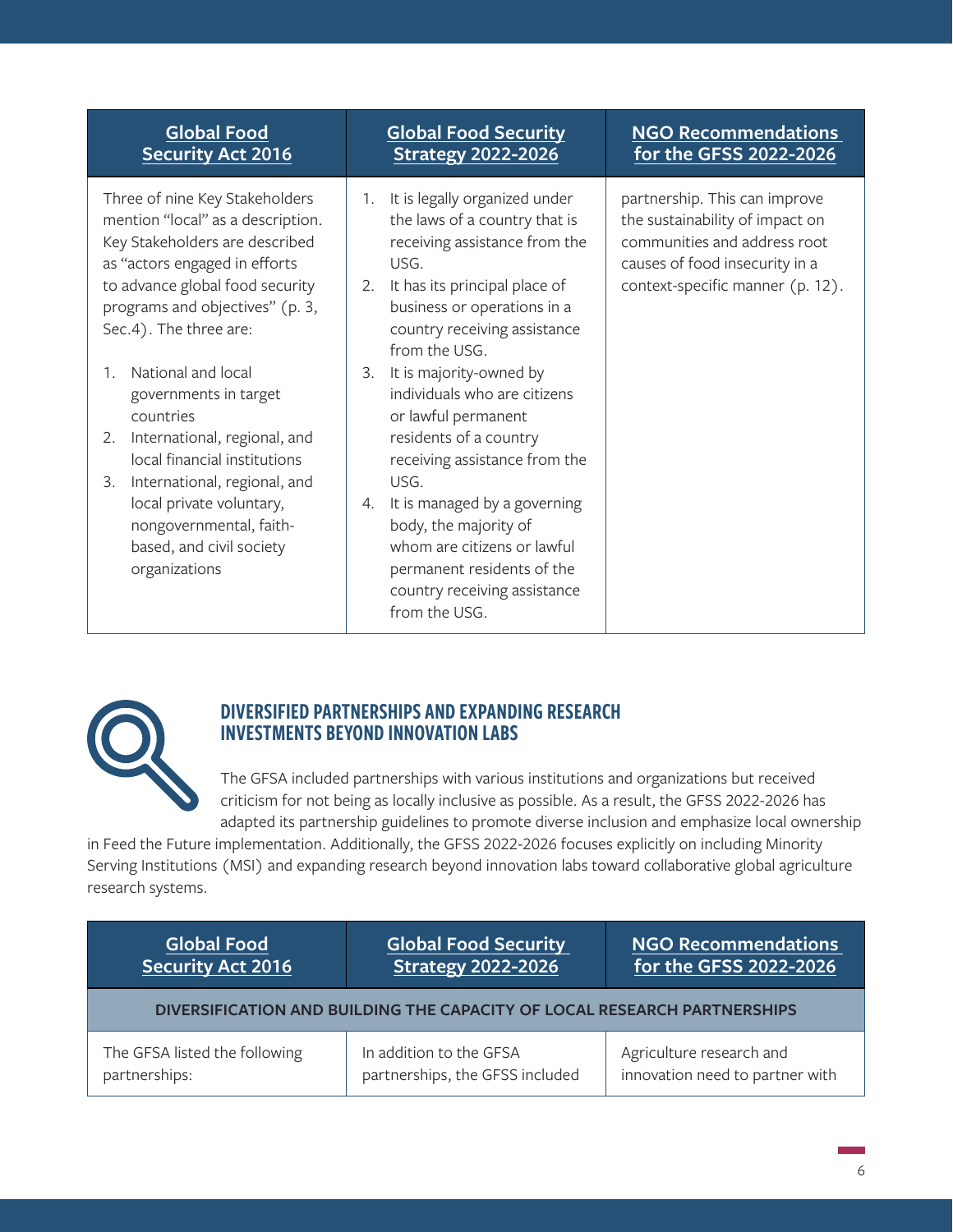- United States-based universities, including landgrant colleges, universities, and institutions in target countries and communities that build agricultural capacity (p. 2, Sec. 3 a.8).
- Partnerships with the private sector; farm organizations; cooperatives; civil society and faithbased organizations; and agricultural research and academic institutions (p. 5, Sec. 5a.13).

## **[Global Food Security](https://www.usaid.gov/sites/default/files/documents/Global-Food-Security-Strategy-FY22-26_508C.pdf)  [Strategy 2022-2026](https://www.usaid.gov/sites/default/files/documents/Global-Food-Security-Strategy-FY22-26_508C.pdf)**

minority-serving institutions (MSIs).

• Inclusion of MSIs supports the operationalization of the GFSS's new diversity, equity, inclusion, and accountability (DEIA) initiatives (p. 71).

"To achieve lasting transformation, support must build the capacity of country partners to identify and address their own research needs and to take new technologies and practices to scale" (p. 13).

#### **[NGO Recommendations](https://www.interaction.org/wp-content/uploads/2021/06/InterAction-GFSS-R-Recommendations.pdf)  [for the GFSS 2022-2026](https://www.interaction.org/wp-content/uploads/2021/06/InterAction-GFSS-R-Recommendations.pdf)**

and strengthen host country research institutions and be more inclusive of Historically Black Colleges and Universities (HBCUs) and Tribal Colleges in the U.S. (p. 7-8).

#### **TECHNOLOGY AND RESEARCH SYSTEMS: EXPANDING RESEARCH INVESTMENTS BEYOND INNOVATION LABS**

The GFSA identifies a need to "harness science, technology, and innovation, including the research and extension activities supported by relevant Federal Departments and agencies and Feed the Future Innovation Labs, or any successor entities" into the GFSS (p. 5, Sec. 5.a.11).

The GFSS expands on the GFSA by adding Science, Technology, and Innovation (STI) as key partnerships. This includes the integration of:

- 1. Agriculture research, development, and extension
- 2. Behavioral science
- 3. STI capacity
- 4. Emerging technologies
- 5. Uptake of technologies

"FTF research investments include 21 USG-led FTF Innovation Labs that are implemented by more than 60 top U.S. colleges, universities, and international agricultural research centers including those collaboratively funded by the Consultative Group

Improve investments in research beyond Innovation Labs.

Collaborative global agriculture research systems, like CGIAR, are critical in developing and adapting specific tools for agriculture in developing economies (p. 8).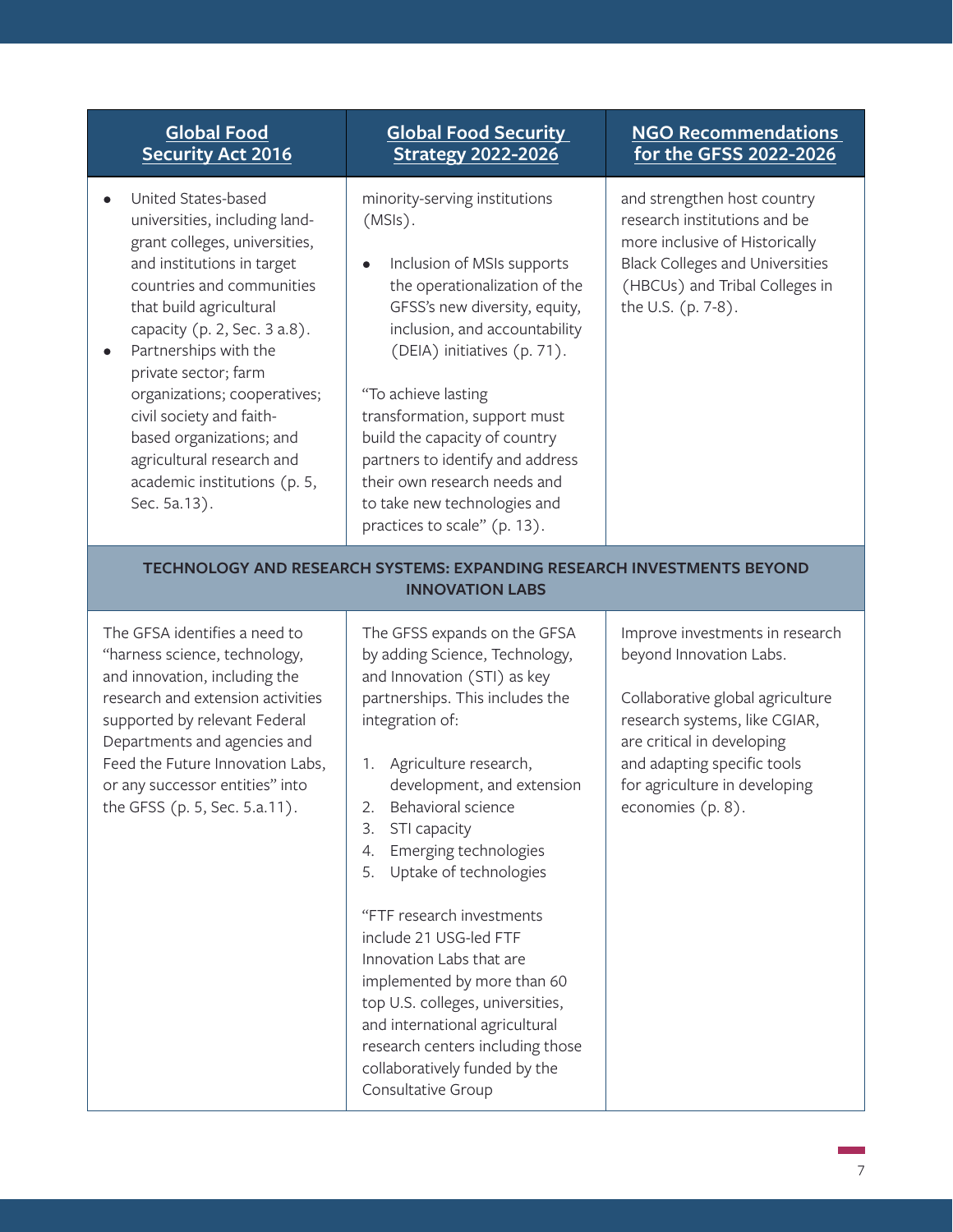**[Global Food Security](https://www.usaid.gov/sites/default/files/documents/Global-Food-Security-Strategy-FY22-26_508C.pdf)  [Strategy 2022-2026](https://www.usaid.gov/sites/default/files/documents/Global-Food-Security-Strategy-FY22-26_508C.pdf)**

**[NGO Recommendations](https://www.interaction.org/wp-content/uploads/2021/06/InterAction-GFSS-R-Recommendations.pdf)  [for the GFSS 2022-2026](https://www.interaction.org/wp-content/uploads/2021/06/InterAction-GFSS-R-Recommendations.pdf)**

on International Agricultural Research (CGIAR)" (p. 23).

## INCORPORATION OF CLIMATE CHANGE

The GFSS 2022-2026 expands upon the broad language used in the GFSA to address the urgency around climate change. Using language that connects climate change with food security, the GFSS specifies adaptative, innovative research, partnerships, and cooperation as methods that FTF programs should focus on. Additionally, the GFSS includes climate change

and rapidly rising temperatures as both a long-term stressor and risk multiplier to food insecurity, which has led to increased crop failures, water insecurity, depletion of natural resources, and more frequent and extreme weather events. The GFSS 2022-2026 prioritizes urgent and sustainable action, including reducing emissions intensity, enhancing carbon storage, and other climate-smart innovations.

| <b>Global Food</b><br><b>Security Act 2016</b>                                                                                                                                                                                                            | <b>Global Food Security</b><br><b>Strategy 2022-2026</b>                                                                                                                                                                                                                                                                                                                                                                                                                                                                                             | <b>NGO Recommendations</b><br>for the GFSS 2022-2026                                                                                                                                                                                                                                                                                                                                                                                                                                                                                                          |
|-----------------------------------------------------------------------------------------------------------------------------------------------------------------------------------------------------------------------------------------------------------|------------------------------------------------------------------------------------------------------------------------------------------------------------------------------------------------------------------------------------------------------------------------------------------------------------------------------------------------------------------------------------------------------------------------------------------------------------------------------------------------------------------------------------------------------|---------------------------------------------------------------------------------------------------------------------------------------------------------------------------------------------------------------------------------------------------------------------------------------------------------------------------------------------------------------------------------------------------------------------------------------------------------------------------------------------------------------------------------------------------------------|
|                                                                                                                                                                                                                                                           | <b>CHANGING CONTEXT AND FOCUS ON CLIMATE CHANGE</b>                                                                                                                                                                                                                                                                                                                                                                                                                                                                                                  |                                                                                                                                                                                                                                                                                                                                                                                                                                                                                                                                                               |
| GFSA includes provisions for<br>"manmade and natural disasters"<br>and to "develop community<br>and producer resilience to<br>natural disasters, emergencies,<br>and natural occurrences that<br>adversely impact agricultural<br>yield" (p. 4, Sec.5.a). | The GFSS takes an ambitious<br>approach to climate change and<br>how it exacerbates all issues<br>related to hunger and food<br>insecurity. It states that:<br>"Addressing the immediate<br>and long-term impacts of<br>climate change underpins<br>the achievement of all GFSS<br>Objectives" (p. 6).<br>"It is essential to dramatically<br>reduce GHG emissions<br>from the global food and<br>agriculture system, avoiding<br>extensification and resulting<br>land conversion while<br>increasing carbon storage<br>through use of conservation | More is understood about<br>the impact of climate and<br>conflict. There is a need for<br>the GFSS to adjust its focus<br>to be more comprehensive<br>and encompassing, beyond<br>agriculture and economic growth<br>initiative to address the rights of<br>the most vulnerable to their land<br>becoming "contested spaces" (p.<br>$11-12$ ).<br>The GFSS must also include<br>a more robust incorporation<br>of resilience; climate; water<br>and WASH systems; and food<br>linkages (p. 12).<br>Supporting communities to have<br>a stronger understanding |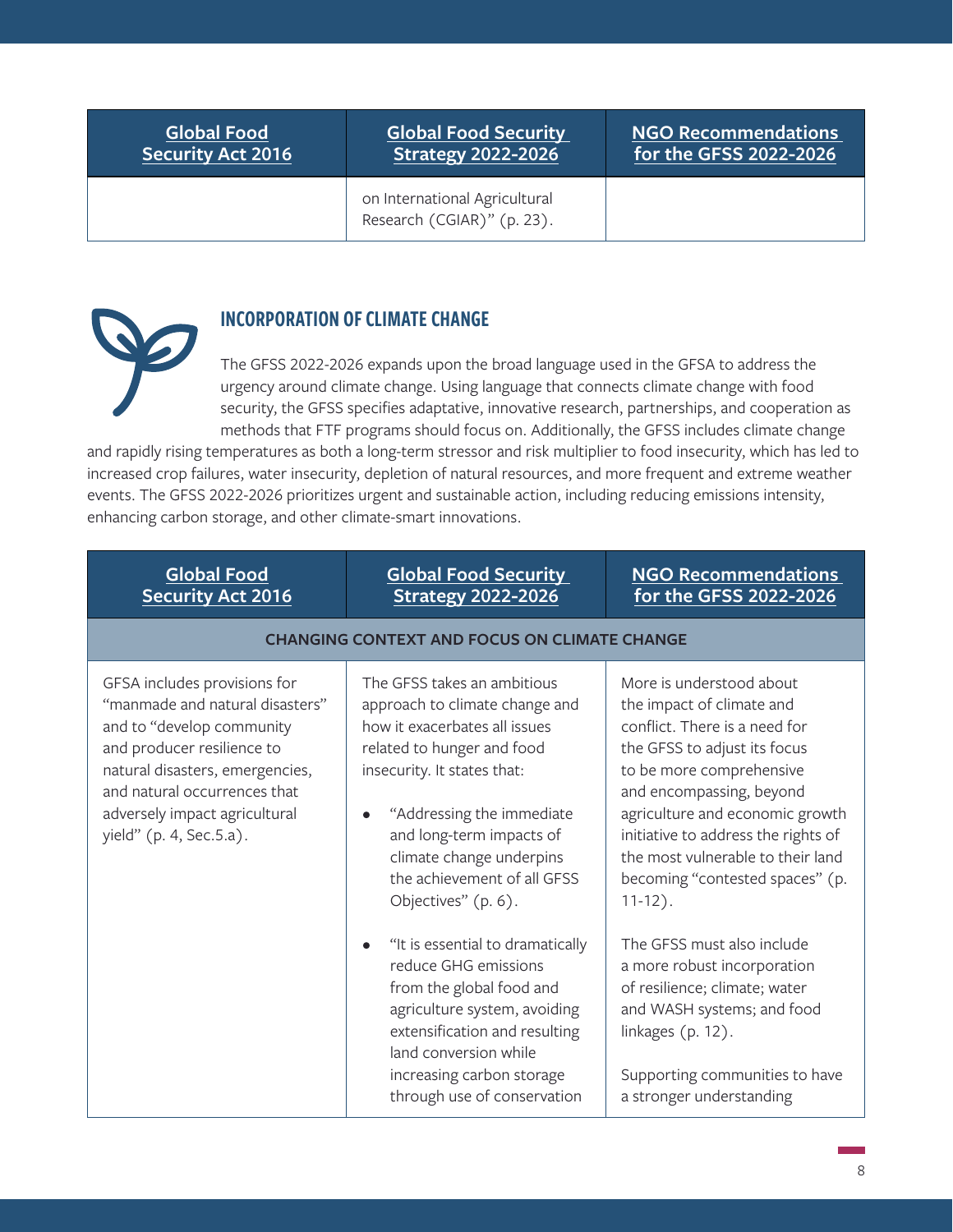| <b>Global Food</b><br><b>Security Act 2016</b>                                                                                                                                                                                                                                                                                                                                                  | <b>Global Food Security</b><br><b>Strategy 2022-2026</b>                                                                                                                                                                                                                                                                                                                                                                                                                                                                                                                                                                                                                               | <b>NGO Recommendations</b><br>for the GFSS 2022-2026                                                                                                                                                 |
|-------------------------------------------------------------------------------------------------------------------------------------------------------------------------------------------------------------------------------------------------------------------------------------------------------------------------------------------------------------------------------------------------|----------------------------------------------------------------------------------------------------------------------------------------------------------------------------------------------------------------------------------------------------------------------------------------------------------------------------------------------------------------------------------------------------------------------------------------------------------------------------------------------------------------------------------------------------------------------------------------------------------------------------------------------------------------------------------------|------------------------------------------------------------------------------------------------------------------------------------------------------------------------------------------------------|
|                                                                                                                                                                                                                                                                                                                                                                                                 | agriculture, perennial crops,<br>agroforestry, improved soil<br>and water management,<br>and other climate-smart<br>practices" (p. 15, 50).                                                                                                                                                                                                                                                                                                                                                                                                                                                                                                                                            | of climate-smart and natural<br>resource management incentives<br>strengthens land tenure for<br>sustainable agriculture practices,<br>which increases resilience of<br>small-scale farmers (p. 12). |
|                                                                                                                                                                                                                                                                                                                                                                                                 | MULTISECTORAL COOPERATION AND PROGRAMMING                                                                                                                                                                                                                                                                                                                                                                                                                                                                                                                                                                                                                                              |                                                                                                                                                                                                      |
| The GFSA states, "It shall be<br>the policy of the United States,<br>in coordination with other<br>donors, regional governments,<br>international organizations,<br>and international financial<br>institutions, to fully leverage,<br>enhance, and expand the impact<br>and reach of available United<br>States humanitarian resources,<br>including for food assistance" (p.<br>7, Sec. 7.b). | The GFSS Cross Cutting<br>Intermediate Result 4 (Enhanced<br>Climate Change Adaptation and<br>Mitigation), Result 5 (Improved<br>Natural Resource Management),<br>and Result 6 (Improved Water<br>Resources Management) all<br>set explicit carbon emissions<br>reduction goals. An example goal<br>states:<br>"An equitable transition in use<br>of land and water resources<br>that reduces poverty requires a<br>diverse, coordinated approach<br>including government policies<br>for low-emissions supply<br>chains, alternative revenues<br>from ecosystem services<br>(like carbon credits), and<br>meaningful livelihoods for former<br>subsistence producers" (p. 50-<br>56). | The USG must prioritize a<br>multisectoral approach to<br>programming and partnership,<br>improving coherence across USG<br>agencies, and related sector leads<br>(p. 12).                           |
| <b>MAKING ADAPTATION TO CLIMATE CHANGE FEASIBLE</b>                                                                                                                                                                                                                                                                                                                                             |                                                                                                                                                                                                                                                                                                                                                                                                                                                                                                                                                                                                                                                                                        |                                                                                                                                                                                                      |
| The GFSA states that it shall be<br>the policy of the United States<br>"to mitigate the effects of<br>manmade and natural disasters<br>by utilizing innovative new<br>approaches to delivering aid                                                                                                                                                                                              | The GFSS acknowledges the<br>need to develop and scale<br>technologies and integrated<br>approaches that allow crops,<br>livestock, and fisheries to thrive<br>under increasing temperatures,                                                                                                                                                                                                                                                                                                                                                                                                                                                                                          | Research, innovation, and<br>effective dissemination of<br>technologies and adoption of<br>those technologies are critical to<br>helping small-scale farmers and<br>communities adapt to the         |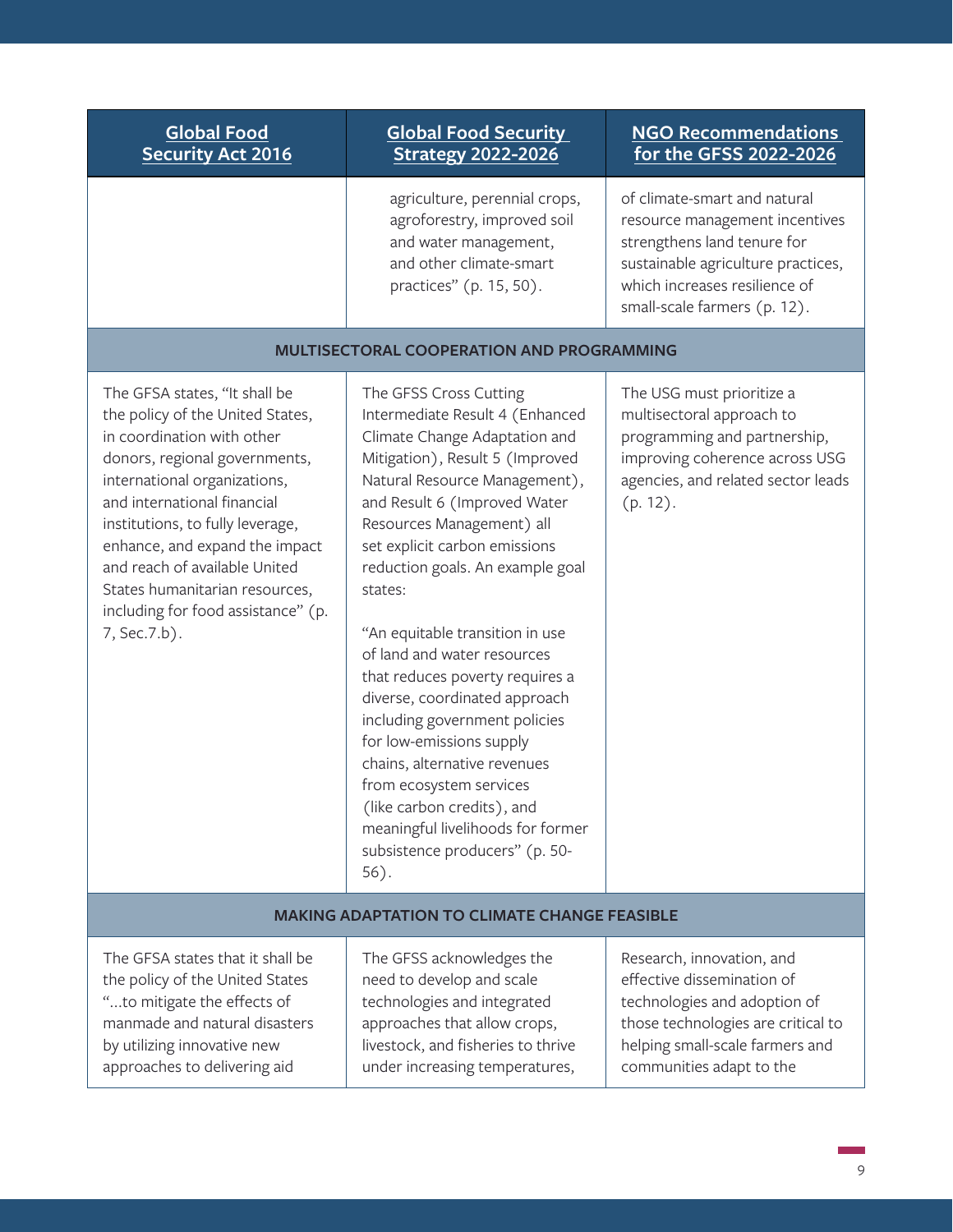that supports affected persons and the communities hosting them, build resilience and early recovery, and reduce opportunities for waste, fraud, and abuse" (p. 7, Sec.7.b).

The GFSA also states in Section 491 that funds are "intended to provide the President with the greatest possible flexibility to address disaster-related needs as they arise and to prepare for and reduce the impact of natural and man-made disasters" (p. 8, Sec.7.d.1).

# **[Global Food Security](https://www.usaid.gov/sites/default/files/documents/Global-Food-Security-Strategy-FY22-26_508C.pdf)  [Strategy 2022-2026](https://www.usaid.gov/sites/default/files/documents/Global-Food-Security-Strategy-FY22-26_508C.pdf)**

greater climate variability, and changing trends in precipitation (p. 50).

It emphasizes:

- "Climate mitigationadaptation and resilience" (p. 100)
- Climate-smart innovation (p. 6)
- Climate research (p. 136)
- Increasing the resilience of agricultural systems to climate risks, especially through water, soil, crops, and livestock (p. 35-36, 110).

## **[NGO Recommendations](https://www.interaction.org/wp-content/uploads/2021/06/InterAction-GFSS-R-Recommendations.pdf)  [for the GFSS 2022-2026](https://www.interaction.org/wp-content/uploads/2021/06/InterAction-GFSS-R-Recommendations.pdf)**

impacts of climate change and better plan for future challenges to agriculture production and resilience (p. 8).

However, public funding for international agricultural research has been stagnant (p. 8).



# INTEGRATION OF CONFLICT MITIGATION, PEACEBUILDING, AND SOCIAL COHESION

The GFSS 2022-2026 highlights conflict as an emerging key driver of food insecurity that requires emergency assistance and long-term investments. The GFSS 2022-2026 expands on the language in the GFSA, which indicates that "innovative new approaches to delivering aid" should be used to respond to humanitarian emergencies. Additionally, the GFSS 2022-2026

spotlights the humanitarian-development-peace nexus to address large-scale complex humanitarian crises. The GFSA authorizes the Emergency Food Security Program to meet the emergency food needs during humanitarian crises, yet this does not extend to making humanitarian and development assistance cohesive.

| <b>Global Food</b>                               | <b>Global Food Security</b>     | <b>NGO Recommendations</b>       |
|--------------------------------------------------|---------------------------------|----------------------------------|
| <b>Security Act 2016</b>                         | <b>Strategy 2022-2026</b>       | for the GFSS 2022-2026           |
| <b>BRIDGING HUMANITARIAN AND DEVELOPMENT AID</b> |                                 |                                  |
| The GFSA does not explicitly                     | The GFSS outlines strengthening | "Strengthen the bridge between   |
| address bridging humanitarian                    | the humanitarian-development-   | humanitarian, development,       |
| and development aid. However, it                 | peace coherence, which "aims to | and resilience programming and   |
| indicates that "innovative new                   | transition from long-term       | improve USG global food security |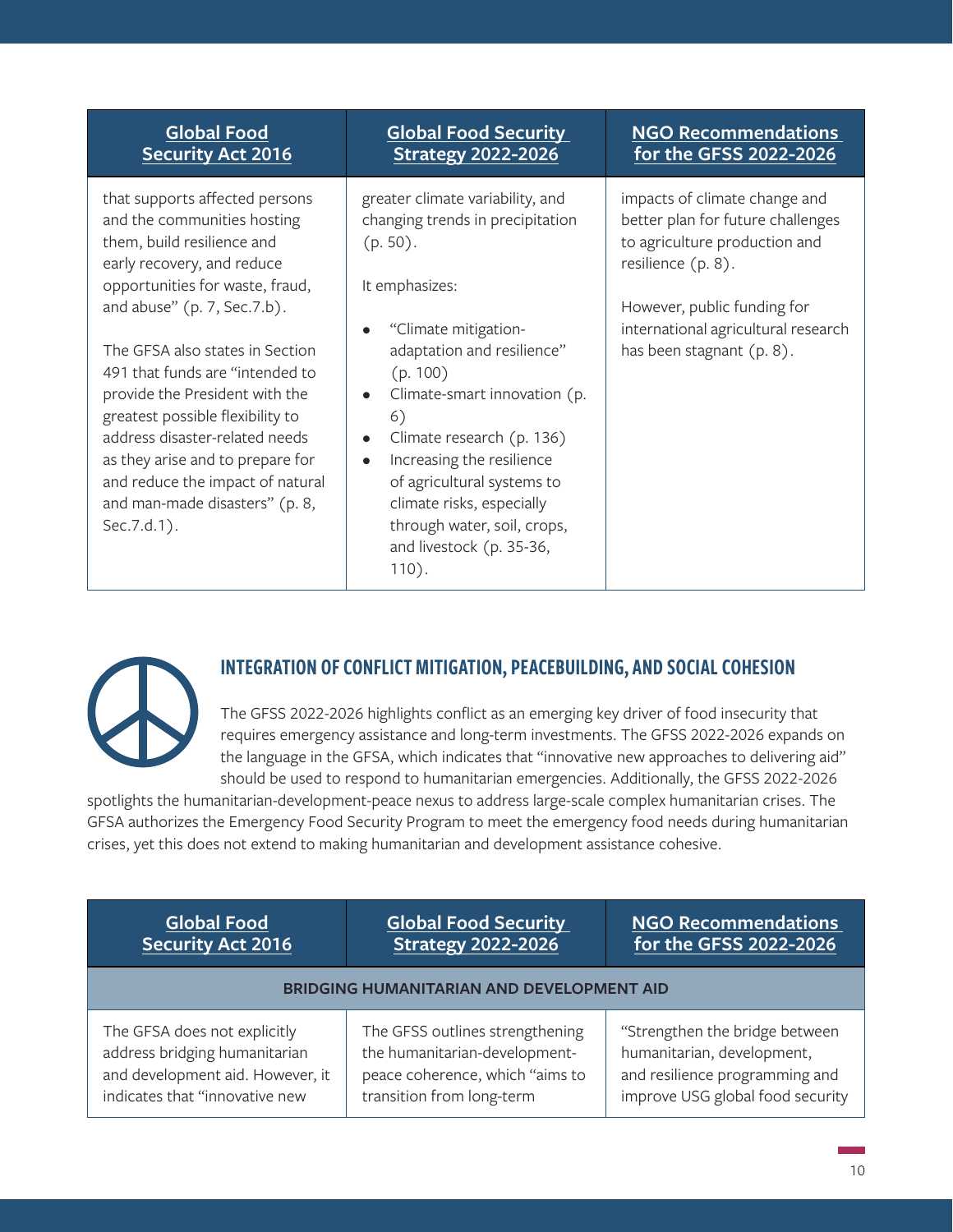| <b>Global Food</b><br><b>Security Act 2016</b>                                                                                                                                                                                                    | <b>Global Food Security</b><br><b>Strategy 2022-2026</b>                                                                                                                                                                                                                                                                                            | <b>NGO Recommendations</b><br>for the GFSS 2022-2026                                                                                                                                                                                                                                                    |
|---------------------------------------------------------------------------------------------------------------------------------------------------------------------------------------------------------------------------------------------------|-----------------------------------------------------------------------------------------------------------------------------------------------------------------------------------------------------------------------------------------------------------------------------------------------------------------------------------------------------|---------------------------------------------------------------------------------------------------------------------------------------------------------------------------------------------------------------------------------------------------------------------------------------------------------|
| approaches to delivering aid that<br>supports affected persons and<br>the communities hosting them"<br>should be used in response<br>to humanitarian emergencies<br>because they "build resilience<br>and early recovery" (p. 7, Sec.<br>$7.b$ ). | emergency assistance focused<br>on reducing immediate risks to<br>longer-term efforts that build<br>resilience to future shocks and<br>reduce the likelihood of needing<br>future humanitarian aid" (p. 19).                                                                                                                                        | layering to complement sector<br>programs" (p. 11).<br>"Establish a coherent and fit-for-<br>purpose integrated response<br>that builds off humanitarian<br>investments and provides a<br>clear path to development in all<br>settings" (p. 12).                                                        |
|                                                                                                                                                                                                                                                   | ADDRESSING THE IMPACT OF CONFLICT AND FRAGILITY ON FEED THE FUTURE PROGRAMS                                                                                                                                                                                                                                                                         |                                                                                                                                                                                                                                                                                                         |
| Not Addressed                                                                                                                                                                                                                                     | The GFSS supports the<br>implementation of the Global<br>Fragility Act of 2019 by<br>"contributing to the development<br>of country and regional plans<br>and ongoing leadership for<br>designated priority areas, and<br>integrating associated activities<br>relative to food security,<br>nutrition, and resilience into<br>activities" (p. 60). | Equal attention should be paid<br>to more local, contextualized<br>social dynamics; cohesion; local<br>peacebuilders; gender inequality;<br>and other underlying drivers of<br>conflict, in addition to the focus<br>on the global crisis and mass<br>conflict as drivers of global food<br>insecurity. |



## ACCOUNTABILITY: IMPROVING METRICS AND EVALUATION

The GFSS 2022-2026 broadly outlines monitoring, evaluation, and learning (MEL) procedures for Feed the Future programs. While sections three and five of the GFSA guides MEL practices for the GFSS 2022-2026, the GFSA gives deference to the executive agency to define performance metrics that measure the progress and success of Feed the Future (FTF)

programs. The GFSS 2022-2026 uses the Results Framework to structure indicators with performance targets to monitor and evaluate FTF programs.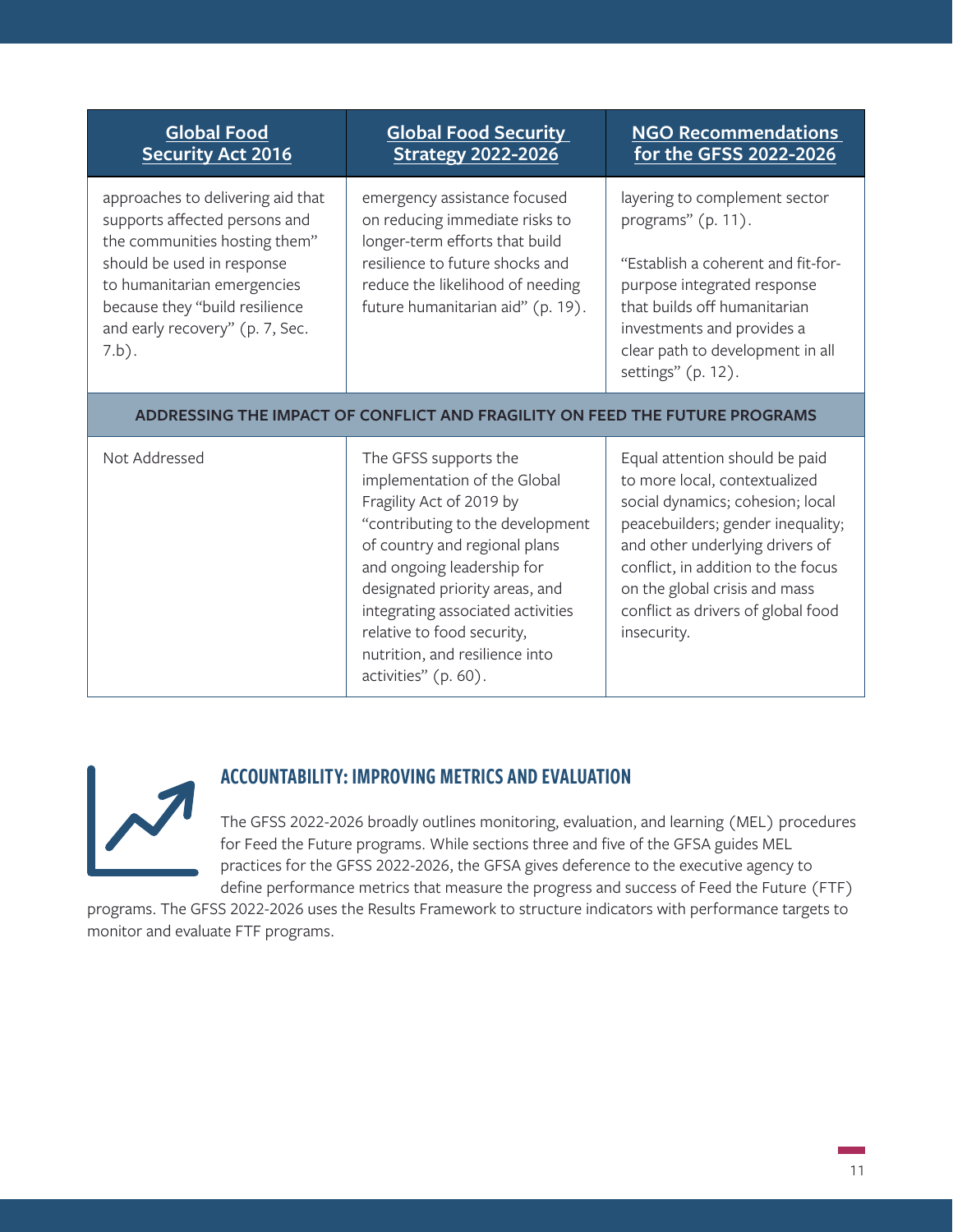#### **[Global Food Security](https://www.usaid.gov/sites/default/files/documents/Global-Food-Security-Strategy-FY22-26_508C.pdf)  [Strategy 2022-2026](https://www.usaid.gov/sites/default/files/documents/Global-Food-Security-Strategy-FY22-26_508C.pdf)**

#### **[NGO Recommendations](https://www.interaction.org/wp-content/uploads/2021/06/InterAction-GFSS-R-Recommendations.pdf)  [for the GFSS 2022-2026](https://www.interaction.org/wp-content/uploads/2021/06/InterAction-GFSS-R-Recommendations.pdf)**

#### **SETTING METRICS FOR FTF PROGRAM EVALUATION**

The GFSA states that the GFSS "shall set specific and measurable goals, benchmarks, timetables, performance metrics, and monitoring and evaluation plans that reflect international best practices relating to transparency, accountability, food and nutrition security, and agriculture-led economic growth" (p. 4, Sec. 5.a.1).

The GFSS developed the Results Framework to guide Monitoring, Evaluating, and Learning practices. See Figure 1: U.S. Government Global Food Security Strategy Results Framework (p. 25).

The USG will track changes in indicators at the goal level (i.e., to sustainably reduce poverty, hunger, and malnutrition) and at the strategic objective level (i.e., agriculture-led economic growth, strengthened resilience, and a well-nourished population) of the Results Framework but will not set performance targets for these indicators because indicators are not within the USG's direct control. Performance targets are set for the ZOI indicators and IR level of the Results Framework (p. 80).

"Establish tracking mechanisms for sector outcomes and their related funding streams to support greater multisectoral learning and improve collaboration and program design" (p.7).

#### **COLLECTING DATA ON MARGINALIZED POPULATIONS**

Throughout the GFSA, women and children are consistently mentioned, but other marginalized populations are not explicitly addressed.

The GFSS mentions prioritizing disaggregation to track commitments made to women and youth by collecting relevant individual-level indicators like sex and age (p. 80).

Tracking of vulnerable populations should include indicators for marginalized identities outside of gender. For example, while a specific focus on women and adolescent girls is appropriate, there should be a broader focus on other marginalized groups such as people with disabilities and LGBTQIA+ people.